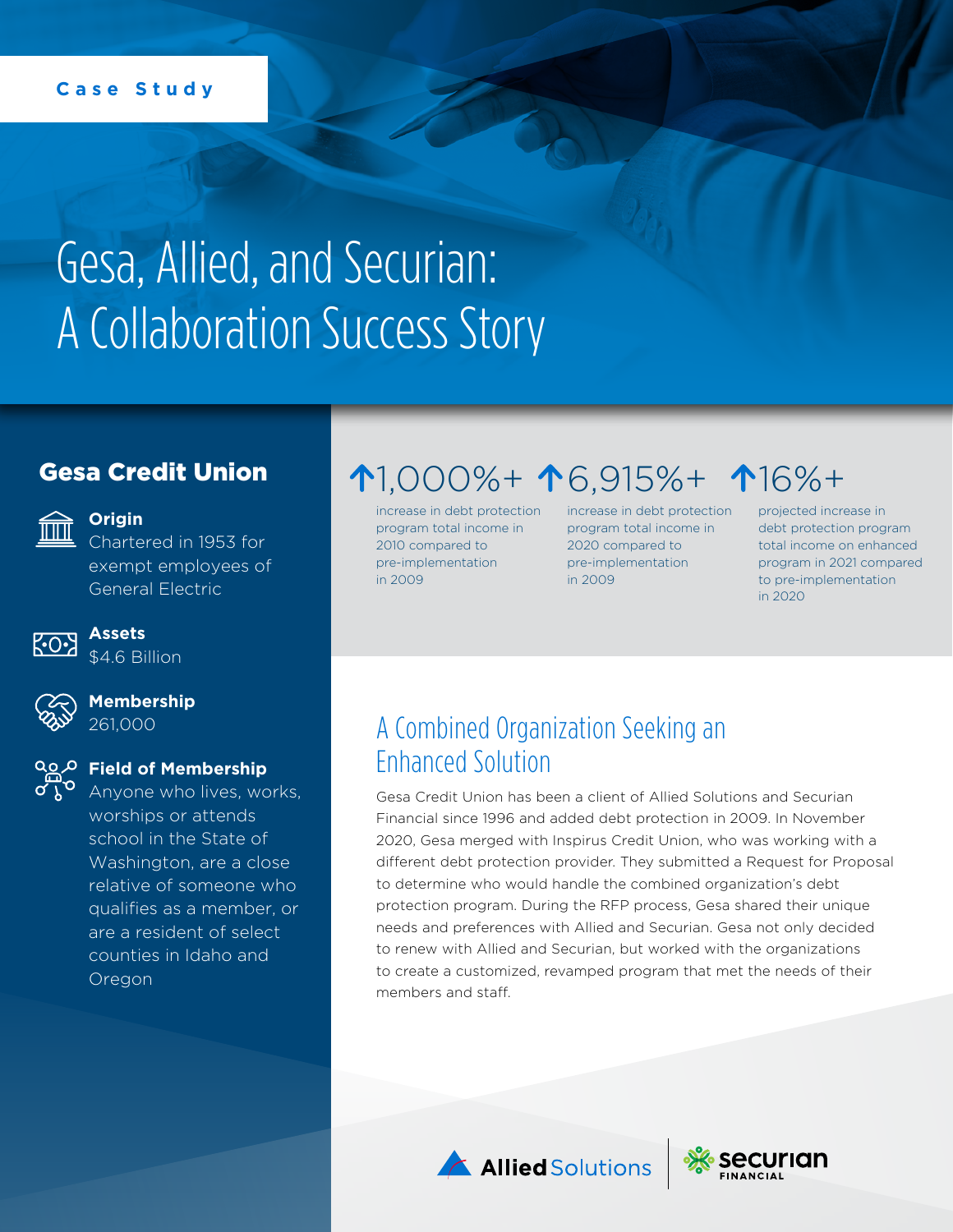*"We were getting the best offerings possible to meet our specific needs. It never felt like a sales pitch but more of a co-equal partnership to get what was best for everyone."*

#### **Kyle Craigen, CUDE**

Risk and Performance Manager for Gesa Credit Union

#### A Consultative Approach

As Gesa was undergoing the merger with Inspirus, debt protection was a key product they reviewed.

"It's an important product we offer our members, and we wanted to take a thoughtful approach to get the best product for our team, members, and our new combined organization," said Kyle Craigen, CUDE, Risk and Performance Manager for Gesa Credit Union.

They were looking for an active partner who would help them achieve the credit union's strategic goals, as well as their members' financial goals. They needed a solution that would deliver real value to their members at a competitive price.

After Gesa shared their strategic direction and preferences, Allied and Securian presented four sample programs along a spectrum of benefits. Together, the organizations slightly modified the recommended sample plan with a laser focus on benefits that would deliver the most value to members. This resulted in a program that provides the richest member benefits at the best price point.

The enrollment process presented another opportunity for improvement, and Allied and Securian collaborated with Gesa to streamline this traditionally complex process that involved multiple staff and many steps.

Craigen describes this as a "consulting-type experience" and said, "We were getting the best offerings possible to meet our specific needs. It never felt like a sales pitch but more of a co-equal partnership to get what was best for everyone."

Allied Solutions

**ecurian** 

**[alliedsolutions.net](https://www.alliedsolutions.net/)**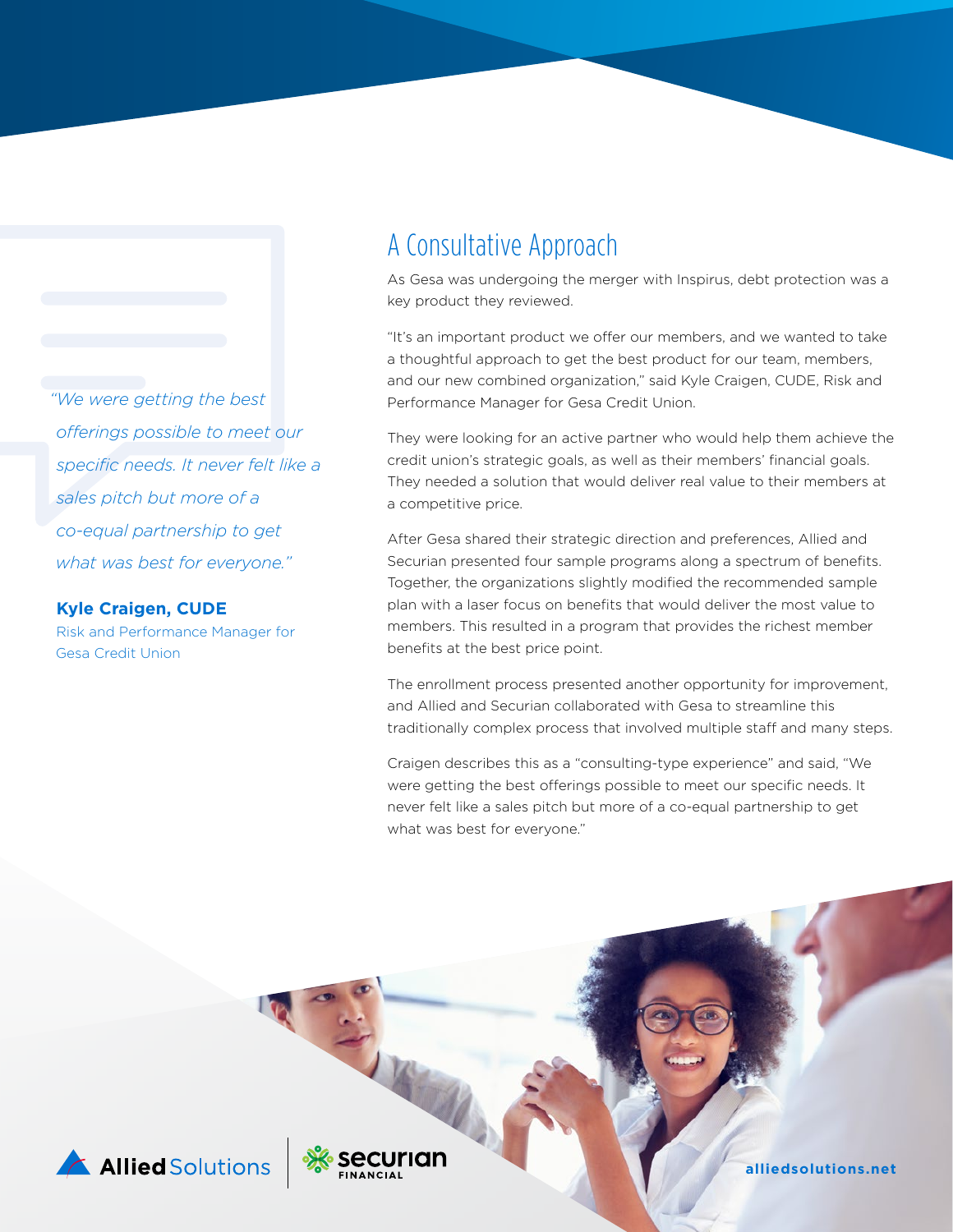## Solution

The enhanced debt protection program went live on May 1, 2021 - and it has been a win for staff and members alike.

"One of the main wins that we've gotten out of it is removing barriers or hurdles to make access to the program easier," Craigen shared regarding updates to the enrollment process.

Staff were excited to see these improvements and have said that it makes their job much easier.

An unanticipated benefit? Renewed excitement among staff to continue growing the debt protection program.

"For the past couple of years, we had been in maintenance mode, just doing the status quo," Craigen said, "but now there's a lot more interest and desire for ongoing trainings to learn how we can bring this valuable program to more members."

Looking ahead, Craigen anticipates an evolving relationship with Allied and Securian. "As we grow and evolve, and our members grow and evolve, I continue to see this partnership growing and evolving."

#### Implementation

One challenge of creating the revamped program was implementing customizations across all materials and systems to accommodate the new benefits and workflows. Despite this, Craigen shared that the onboarding process was a win. "We were implementing something out of the ordinary, but the process felt collaborative and smooth."

As evidence of this, Gesa's satisfaction survey results regarding the Securian implementation process reveals "excellent" and 10/10 ratings across the board including speed, issue resolution, status updates, and employee knowledge.

This success hinged upon a small, tenured team who had well-defined roles and responsibilities. Weekly calls were dedicated to the implementation plan to ensure a timely, effective rollout.

Additionally, Allied provided training tailored to the program's customization. Craigen said these sessions were helpful and well received by staff. Since the training was recorded, he shared that they continue to use these trainings internally for new hires. Allied's involvement in quarterly management meetings helps to support strategic goals and initiatives, and regular product and sales trainings help keep staff knowledgeable and engaged.

Craigen stressed the importance of collaboration throughout the implementation process - and said the open channels of communication were critical to their success. "It was one of the better vendor implementations and interactions I've had the pleasure of being part of in my career."

**Allied Solutions** © 2021 Allied Solutions, LLC All Rights Reserved



**[alliedsolutions.net](https://www.alliedsolutions.net/)**